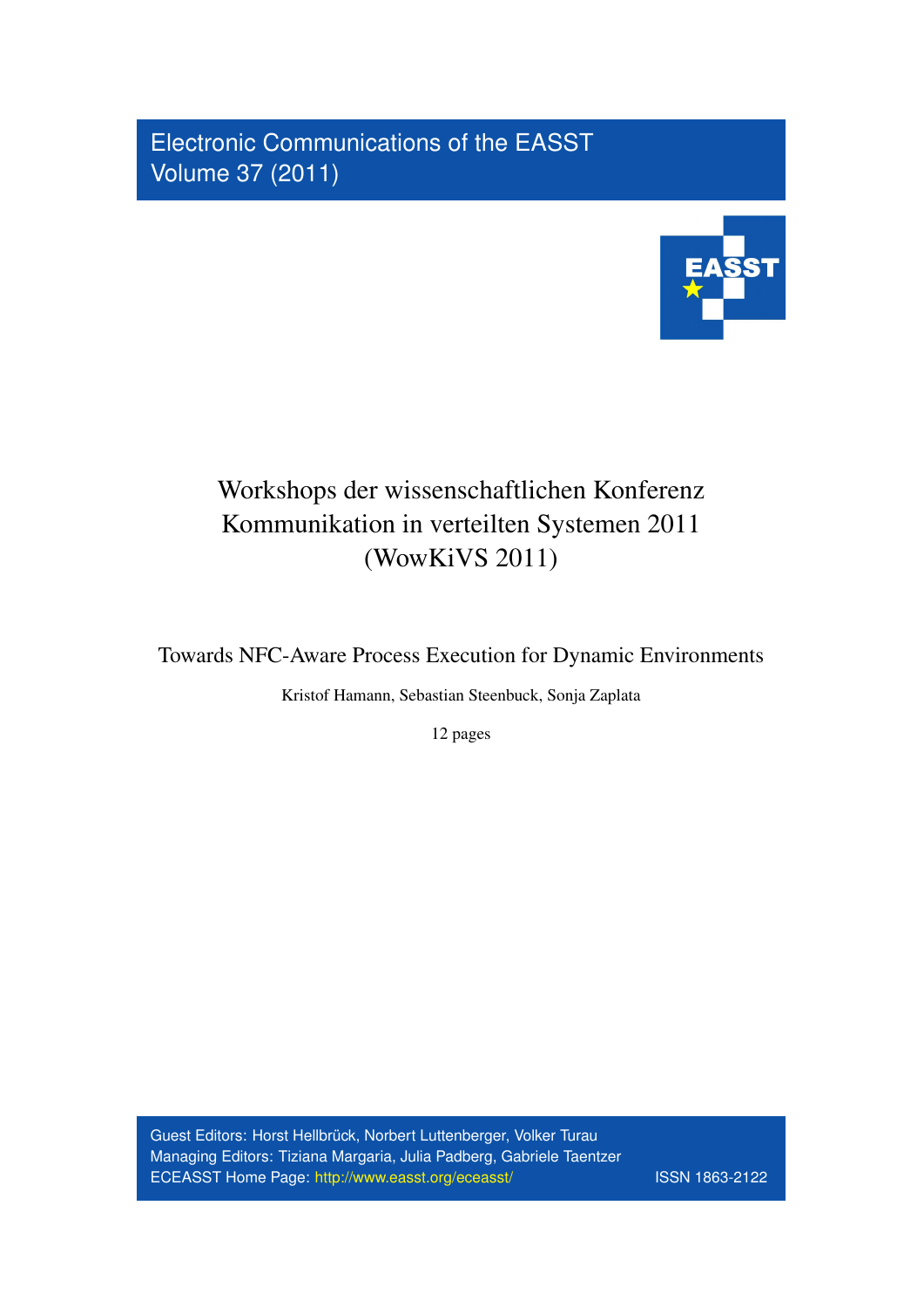

## <span id="page-1-0"></span>Towards NFC-Aware Process Execution for Dynamic Environments

#### Kristof Hamann $^1$  $^1$ , Sebastian Steenbuck $^2$  $^2$ , Sonja Zaplata $^1$

<sup>1</sup>Distributed Systems and Information Systems Computer Science Department, University of Hamburg, Germany {hamann| zaplata}@informatik.uni-hamburg.de

> <sup>2</sup>Saarland University, Germany s9sestee@stud.uni-saarland.de

<span id="page-1-1"></span>Abstract: A flexible execution of business processes requires to deal with dynamic environments and to adapt to specific situations detected at runtime. However, flexibility needs to be restricted in a reasonable way which fits the requirements of the process initiator. An important aspect is the specification of user-defined constraints with respect to the non-functional characteristics (NFCs) of the execution. However, most existing approaches for such descriptions and corresponding service selection mechanisms are computationally complex and thus hinder a flexible runtime distribution of the process including resource-restricted clients such as, e.g., mobile devices.

This paper addresses the problem of NFC-aware process execution in such dynamic environments. Therefore, the paper presents an NFC meta-model and a corresponding language to support process modelers in expressing their non-functional requirements in a way which facilitates runtime decomposition and to dynamically derive local NFC specifications from remaining global requirements on process level by more simple heuristic approaches. Based on that, an initial algorithm is introduced in order to evaluate NFCs during runtime.

Keywords: Business Process Management, QoS, Flexibility

## <span id="page-1-2"></span>1 Introduction

One of the major challenges in execution and management of business processes is to cope with increasingly dynamic environments. To allow for the required flexibility, *Service-Oriented Architectures (SOA)* provide a paradigm to support the rapid, low-cost and non-complex composition of distributed applications [\[PTDL08\]](#page-12-0). In an SOA, a network of loosely coupled services provide the building blocks for composite services and finally leverage whole business processes. The approach fosters the vision of a dynamic binding in order to take advantage of the heterogeneity and variability of available services. Thus, service selection is often not only controlled by functional demands (i.e. the type of functionality and the service interface), but is also driven by non-functional requirements such as costs, availability, response time, or security issues. Nonfunctional *requirements* and *offers*, or – in general – *non-functional characteristics* (*NFCs*) of a service denote all aspects which can be used by clients in order to evaluate service quality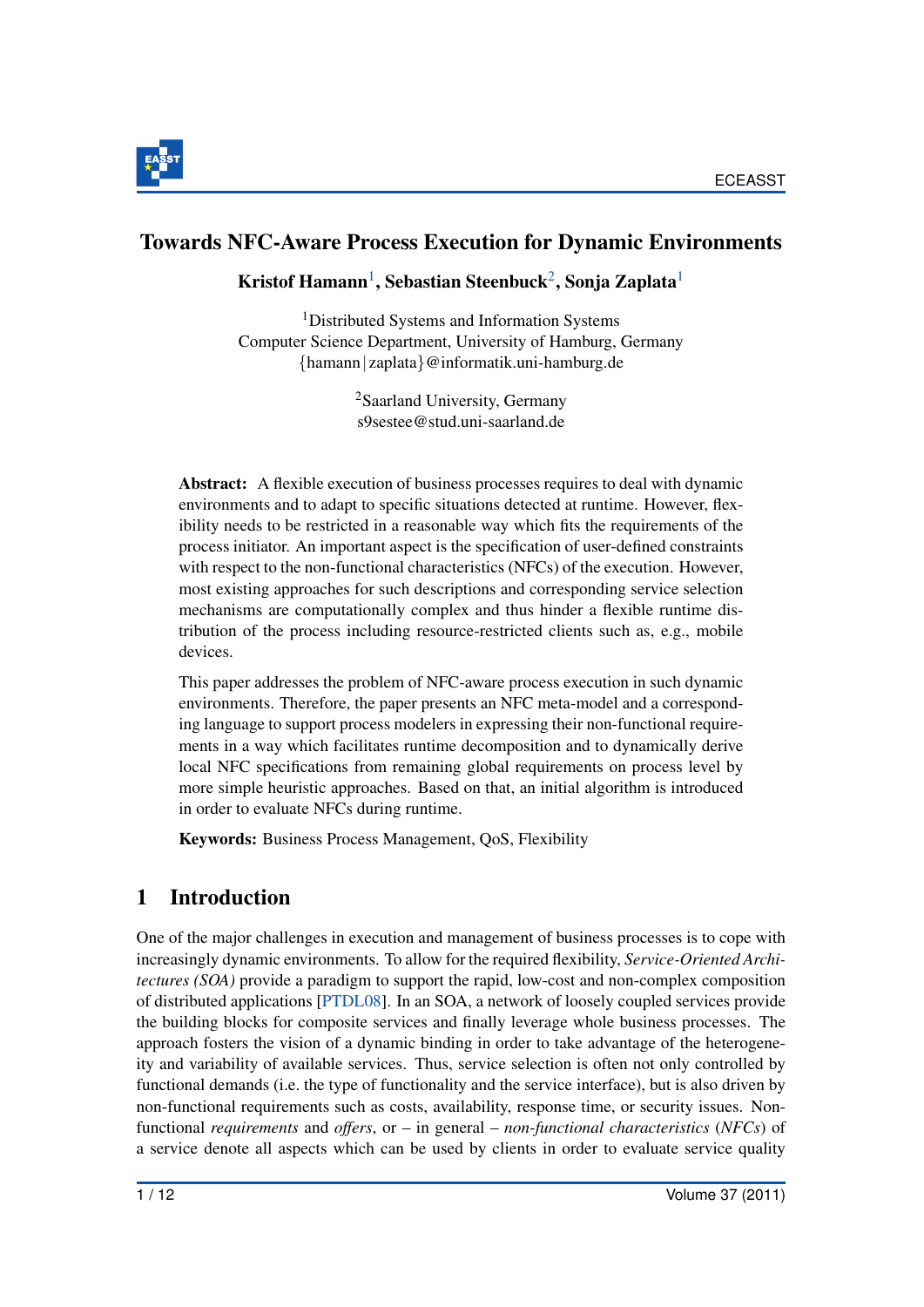

[\[DLS05\]](#page-12-1). In consequence, non-functional characteristics are an important criterion to differentiate between services which hold the same functionality, but which differ with respect to the user's needs in a current situation. For example, a business user accepts an advanced price for high availability and short response time of a service, whereas a home user is often willing to accept a time delay in order to reduce costs.

Considering business processes, non-functional characteristics can apply to single activities (*local statements*) as well as to the whole process (*global statements*). As an example, the process initiator may want to limit the costs for the whole process and additionally ensure that specific activities hold other conditions, such as security encryption for the execution of confidential tasks. During the execution, it has to be ensured that the activities of the process are executed by only invoking those services which comply with the corresponding local and global statements. In order to realize an NFC-aware execution of business processes, on the one hand, there has to be a formal description of the local and global statements to be matched to the characteristics of the available services [\[RCJ02\]](#page-12-2). On the other hand, an algorithm is needed in order to evaluate the statements and to find a suitable set of services which fulfill the requirements with respect to the business process model. In consequence, a large field of previous and ongoing research deals with the analysis and specification of such requirements, the detection of available services and the development of composition algorithms which, preferably, target at the identification of the overall optimal set of services in order to optimize all given non-functional characteristics of a process (cp. [\[YL05\]](#page-12-3)). These approaches are well suited for relatively static environments where service properties do not change very often and process instances are executed in a similar way, so that the optimal configuration can be calculated in advance and the results of such complex selection algorithms can be re-used in several process instance executions.

However, business process execution environments do not always provide such stability. The need for flexible business collaborations and exploitation of external resources often require an ad-hoc distribution of the process spanning several execution engines which also include resource-restricted systems such as mobile devices (cp. [\[HHGR06,](#page-12-4) [KZL06\]](#page-12-5)). In such heterogeneous and dynamic environments, non-functional characteristics are even more important: Available services are characterized by a high level of dynamism in type and quality, and well known stationary services can have completely different characteristics in mobile environments, e.g. costs and allowed size of e-mails in contrast to SMS. In addition, formerly negligible characteristics are now of essential importance, e.g. such as the location of process execution. Although non-functional characteristics are hence a very important part of process execution in dynamic environments, the necessity of evaluating non-functional characteristics at runtime and resource limitations of participating systems disqualify many current approaches.

This work therefore investigates NFC-aware business process execution for dynamic environments where not only the control flow of the process but also the non-functional characteristics of services and systems cannot be determined before the execution time of each single activity. The basic idea of this approach is to specify user-defined NFC statements in a way which – as far as possible – facilitates runtime evaluation of NFCs. Therefore, this paper is structured as follows: [Section 2](#page-3-0) examines existing approaches and related work in the research field of non-functional requirements for business processes. The main contribution is divided into two parts: Based on existing standards, [Section 3](#page-6-0) introduces a language to describe non-functional characteristics and corresponding statements with respect to their runtime evaluation. Subsequently, [Section 4](#page-8-0) intro-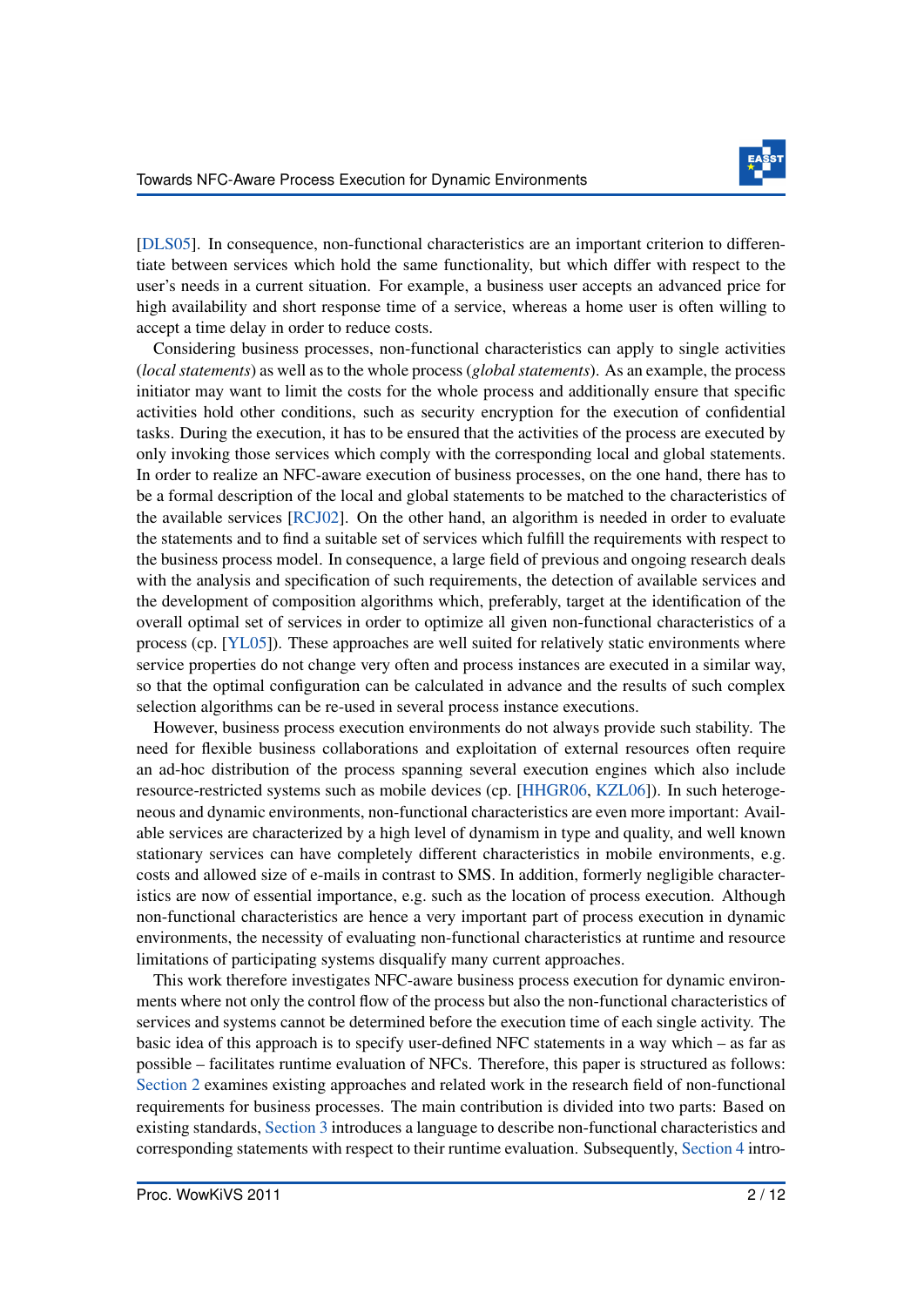

duces an algorithm for selecting suitable services based on such pre-defined statements. Finally, the paper is concluded in [Section 5](#page-11-0) by summarizing first results and ongoing research.

## <span id="page-3-0"></span>2 Background and Related Work

According to the two main challenges of an NFC-aware execution of business processes, this section introduces corresponding fundamentals and evaluates related work for service selection algorithms and description of non-functional characteristics.

#### <span id="page-3-1"></span>2.1 Algorithms for Service Selection

Business processes are usually described by defining the control flow over a set of activities, each representing one step of work to be done. In an SOA, every activity *a<sup>i</sup>* can be implemented by a set of services  $S_i$ , each providing the required functionality. This set can be provided at design time or, in a dynamic environment, can be discovered at runtime. Based on the set of detected services, a selection algorithm has to pick one service  $s_{i,k} \in S_i$  for each activity  $a_i$  to be executed. This is done with respect to the non-functional characteristics  $c_j$  of that service which can be evaluated with a function  $Q(c_j, s_{i,k})$ , if applicable. It is assumed, that services implementing the same activity exhibit the same types of characteristics.

In a service composition, the process of finding a sufficient or optimal solution has to be performed on two levels: On the local level, each activity is evaluated independently without taking into account global requirements, such as an overall cost limit. On the global level, the entire business process with its global requirements is examined. Finding solutions on the local level is comparatively trivial because required characteristics can be compared to the characteristics of available services. Furthermore, a weighting function which prioritizes the requirements can be used in order to select an optimal solution. Assuming that there are *m* activities each with *n* available services, this procedure has a complexity of  $O(n)$  for each activity and  $O(m \cdot n)$  for the whole process. In contrast, the naive approach for global optimization is to evaluate every possible execution, which is in  $O(n^m)$ . This is reflected by the fact that the problem can be modeled as the *Multiple-Choice Knapsack Problem* which is *NP*-hard [\[YL05\]](#page-12-3).

In dynamic environments such as mobile ad-hoc networks, information about available services and thus their corresponding characteristics often cannot be determined in advance. Thus, non-functional characteristics have to be detected and evaluated at runtime based on the current situation. In the worst case, this results in a step-by-step late binding of services which is advanced each time an activity of a process has to be executed. In particular, this means that it is not possible to calculate an optimal configuration of service assignment for the entire process. In consequence, many existing optimization techniques cannot be applied and algorithms of a high complexity should be avoided in order to allow for an efficient service selection at runtime.

Based on these observations, the following assumptions help to reduce the problem: In a dynamic environment, only a temporary optimization is possible because services with a better quality can enter the system at any time. It should therefore be assumed that without waiting for an infinite time an *optimal solution* cannot be achieved. Instead, selecting a *suitable solution* which meets the range of declared requirements decreases time for service detection and thus allows for keeping the number of suitable services as small as possible. If, e.g., a user is willing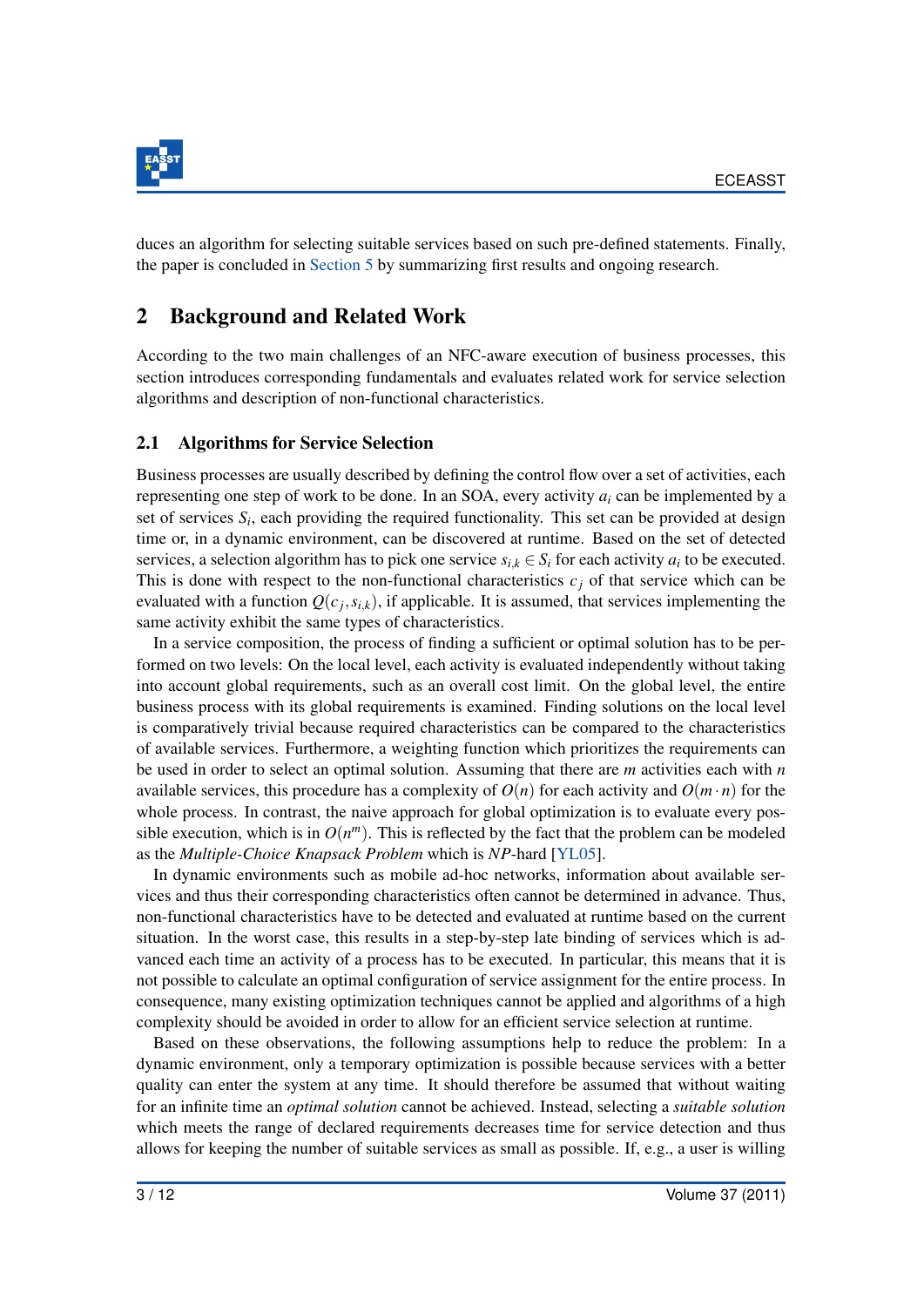

to accept services with a *response time*  $\leq 1$  *second*, all compliant services are considered to be equal – even if there is a single service with a much better quality, e.g.  $\leq$  1 millisecond. Furthermore, in many cases optimization is not useful at all: For example, it is sufficient if the stated requirement *number of supported encryption algorithms*  $\geq 1$  is fulfilled, but it is not required that the number is maximized. Thus, service detection can be finished immediately if at least one compliant service is found.

Second, as local characteristics can be evaluated with a low effort, global characteristics should be decomposed to single activities as far as possible. Remaining global requirements need to be evaluated by a low-complex service selection algorithm and require an appropriate handling of the unknown behaviour of the process's control flow, i.e. concerning the number of cycles and the selection of alternative branches. As a simple (but unsatisfactory) solution it can be assumed that a process has no cycles or branches. However, if this is not given, the number of passes through the cycles and the number of selected branches can be estimated based on prior experiences, e.g. by integrating application-specific knowledge about the probable execution of the process.

In case of mobile ad-hoc networks, it can furthermore be assumed that there is a relatively small number of available services, that processes are comparatively short and that services are not known until the process is executed.

In summary, this gives rise to the requirements for a suitable algorithm: low complexity, rapid detection of a first compatible solution which can be optionally optimized later, and the consideration of a user's goal during the optimization. In the following, three relevant existing approaches are investigated with respect to these requirements:

*Discarding Subsets* [\[JMG05\]](#page-12-6) is a backtracking algorithm. It builds a tree containing the available services in a way that each level represents the decision for one activity. Hence, for each possible combination of services there is a path through the tree. In order to reduce the effort, subtrees are excluded if at least one non-functional requirement cannot be satisfied anymore, or the current solution cannot become better than an already known one. However, the algorithm will normally identify the optimal solution and thus needs the corresponding amount of time.

Berbner et al.  $[BSR<sup>+</sup>06]$  $[BSR<sup>+</sup>06]$  propose a two step algorithm: First, the non-functional characteristics are translated in order to be optimized using linear programming on a relaxed problem. The second step is to use a backtracking algorithm to find a valid solution for the original problem.

*WS\_HEU* [\[YZL07\]](#page-12-8) is a heuristic-based algorithm consisting of three steps: First, a valid solution is found using a heuristic which requires that all characteristics use the same range of values. Second, it tries to advance the detected solution by replacing single services until further replacements would violate the requirements. In order to further advance the solution, replacements are taken into account which violate the requirements, but which can be satisfied with an additional replacement of another service.

<span id="page-4-0"></span>While the focus of these algorithms is the maximization of the user's value, the goal of this work is to find an acceptable solution which can be derived at runtime and which is also suitable for more resource-restricted devices. The approach of *Discarding Subsets* has the ability to efficiently provide a sufficient solution if it is executed without further computationally intensive optimization (cp. [Section 4\)](#page-8-0). However, to make use of such a heuristic approach, non-functional requirements have to be specified in a way which supports their ad-hoc evaluation. The next section therefore derives requirements for an appropriate meta-model and analyzes most relevant corresponding description languages.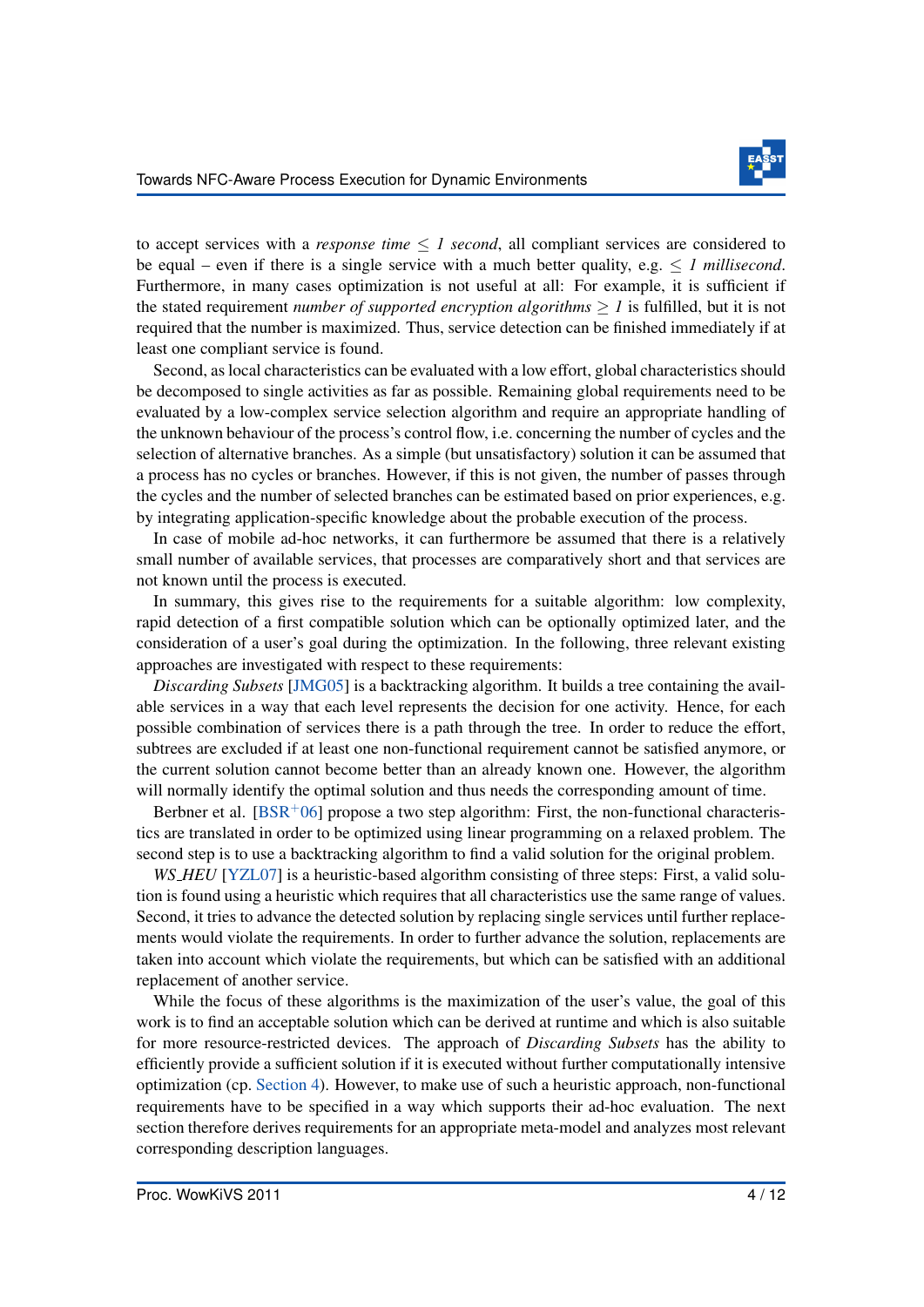

#### 2.2 Languages for Describing Non-Functional Requirements

As a foundation for a runtime selection of services as introduced in [Section 2.1,](#page-3-1) an appropriate NFC description language should satisfy several requirements which are briefly motivated and summarized in the following. The requirements 1 to 4 arise from the basic goal of an NFC-aware process execution as described in [Section 1,](#page-1-2) while requirements 5 to 7 result from the need for an ad-hoc evaluation. In addition, the requirements 8 to 10 represent general goals in order to support the development and modeling of non-functional characteristics.

- 1. In order to be applicable in the context of business processes, the language must be able to define the composition behavior of NFCs for composed services. In particular, local and global characteristics have to be specified unambiguously and in a way which allows assignment to process parts.
- 2. Respecting differing user preferences, requires the definition of multiple profiles in order to provide different levels of quality.
- 3. For reasons of interoperability, the technologies should be capable of being integrated into existing standards, i.e. web service standards (compliance to standards).
- 4. Statements about services have to be **fine-grained** in order to differentiate between multiple operations combined in one service.
- 5. The language must be usable for both service consumer and service provider in order to express requirements resp. offers of services and processes. Otherwise, requirements and offers have to be translated in a common language every time before comparison.
- 6. If two non-functional characteristics conflict, the language should provide a mechanism to nevertheless allow an optimization. For ease of use, this should be done by allowing the definition of priorities.
- 7. The functional and non-functional description of services should be syntactical separated in order to allow a flexible adjustment of NFCs in case of changing conditions.
- 8. In order to ease modeling and enhance reusability, it should be possible to define new characteristics by refining existing ones.
- 9. The description of characteristics should not be restricted to single application domains, hence the language must be generically applicable.
- 10. In order to describe characteristics which are not realizable with the integrated concepts, the language should be extensible.

Based on these requirements, several languages which formalize non-functional characteristics have been studied. A short overview is presented in the following.

The *Web Service Level Agreement (WSLA)* language specification [\[LKD](#page-12-9)+03] allows the definition of Service-Level Agreements (SLA) with a focus on monitoring these SLAs. Therefore, the language contains many constructs that are not needed for the pure description of non-functional characteristics. The underlying model complies widely to the model used in this work, but it does not support levels of quality.

*WS-Policy* [\[VOH](#page-12-10)<sup>+</sup>06] is a framework for providing policies on service quality and corresponding policy requirements. Non-functional requirements can be integrated in the policies, but the intension is rather to use external XML namespaces for domain-specific extensions. WS-Policy integrates very well into other WS-\* standards.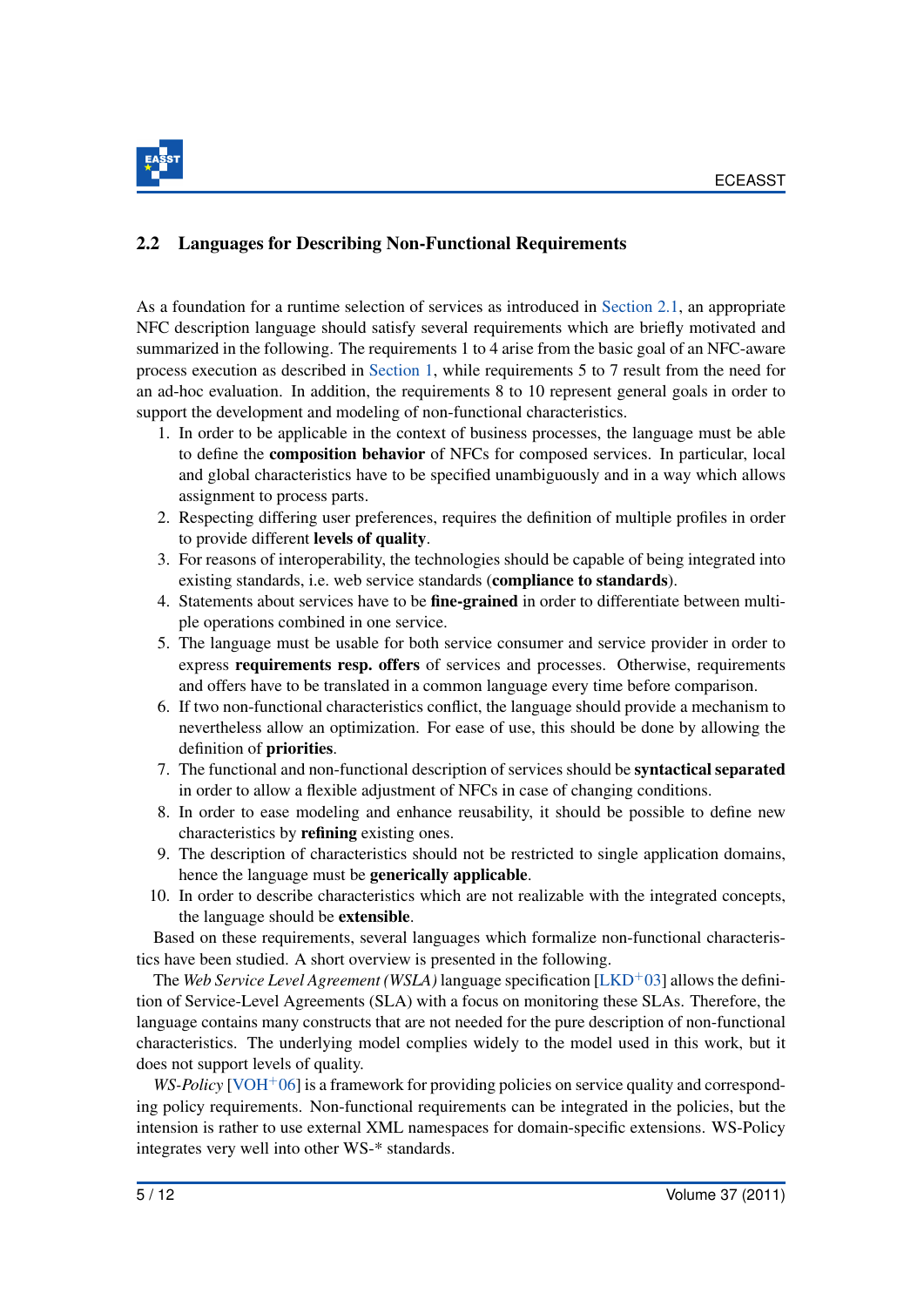

<span id="page-6-1"></span>

|                         | WSLA       | <b>WS-Policy</b> | <b>WSOL</b>              | COML     | HP Labs |
|-------------------------|------------|------------------|--------------------------|----------|---------|
| Composition             |            |                  |                          |          |         |
| Levels of quality       |            |                  |                          | $\times$ | ∩       |
| Compliance to standards |            |                  | Ω                        |          |         |
| Fine-grained            |            |                  | $\div$                   | $\times$ |         |
| Requirements vs. offers |            | Ω                | $\Omega$                 |          |         |
| <b>Priorities</b>       |            |                  |                          |          |         |
| Syntactical separation  |            | ٠                | $\div$                   | $\times$ |         |
| Refinement              |            | Ω                | $\Omega$                 |          |         |
| Generic applicability   | ×          | ×                | $\times$                 |          |         |
| Extensibility           |            | +                | $\ddot{}$                |          |         |
| $qood: +$               | average: o | $poor:$ $-$      | not applicable: $\times$ |          |         |

Table 1: Evaluation of existing description languages

The *Web Service Offering Language (WSOL)* [\[TPP02\]](#page-12-11) allows the definition of non-functional characteristics on different levels of quality. However, the required characteristics should be defined in a separate language. Though, following the suggestion to use ontologies could be too complex for resource-restricted devices.

Although the *Component QoS Modeling Language (CQML)* [\[Aag01\]](#page-12-12) targets software components, the approach can also be applied to services, because both a component and a service describe functionalities with a well-defined interface. CQML describes non-functional characteristics comprehensively and in a generic way. However, process flow is modeled directly in CQML, whereas this work assumes the existence of an independent process description, e.g. a WS-BPEL process. Furthermore, CQML is based on an EBNF syntax instead of XML.

Sahai et al. (HP Labs) examine [\[SDM01\]](#page-12-13) when an SLA should be checked, which data should be involved, where the monitoring should happen, what is assured and how it is assured. To answer these questions, the work assumes that non-functional characteristics and requirements are known at design-time. However, as shown, this is is not true for dynamic environments.

[Table 1](#page-6-1) summarizes the results of the analysis. Although none of the existing standards and approaches fulfill all requirements, a combination of WS-Policy and CQML would satisfy 8 of 10. Therefore, [Section 3](#page-6-0) introduces an approach using WS-Policy and an enhanced approach based on CQML in order to describe non-functional characteristics. With this enhanced combination all 10 requirements can be met.

## <span id="page-6-0"></span>3 Description of Non-Functional Requirements and Offers

In order to model non-functional characteristics in a generic way, the underlying assumption is that many characteristics have common properties and behavior. For example, both requirements *response time* > *30* and *price* < *20* are measured numerically and exhibit a total order. In this section, a language is introduced which can be used to define such properties of non-functional characteristics in a generic way. With this approach, service provider and service consumer only need to agree on a common semantic sense of the characteristics. However, this part is not within the scope of this work. Rather, it is assumed that the participants have a common perception of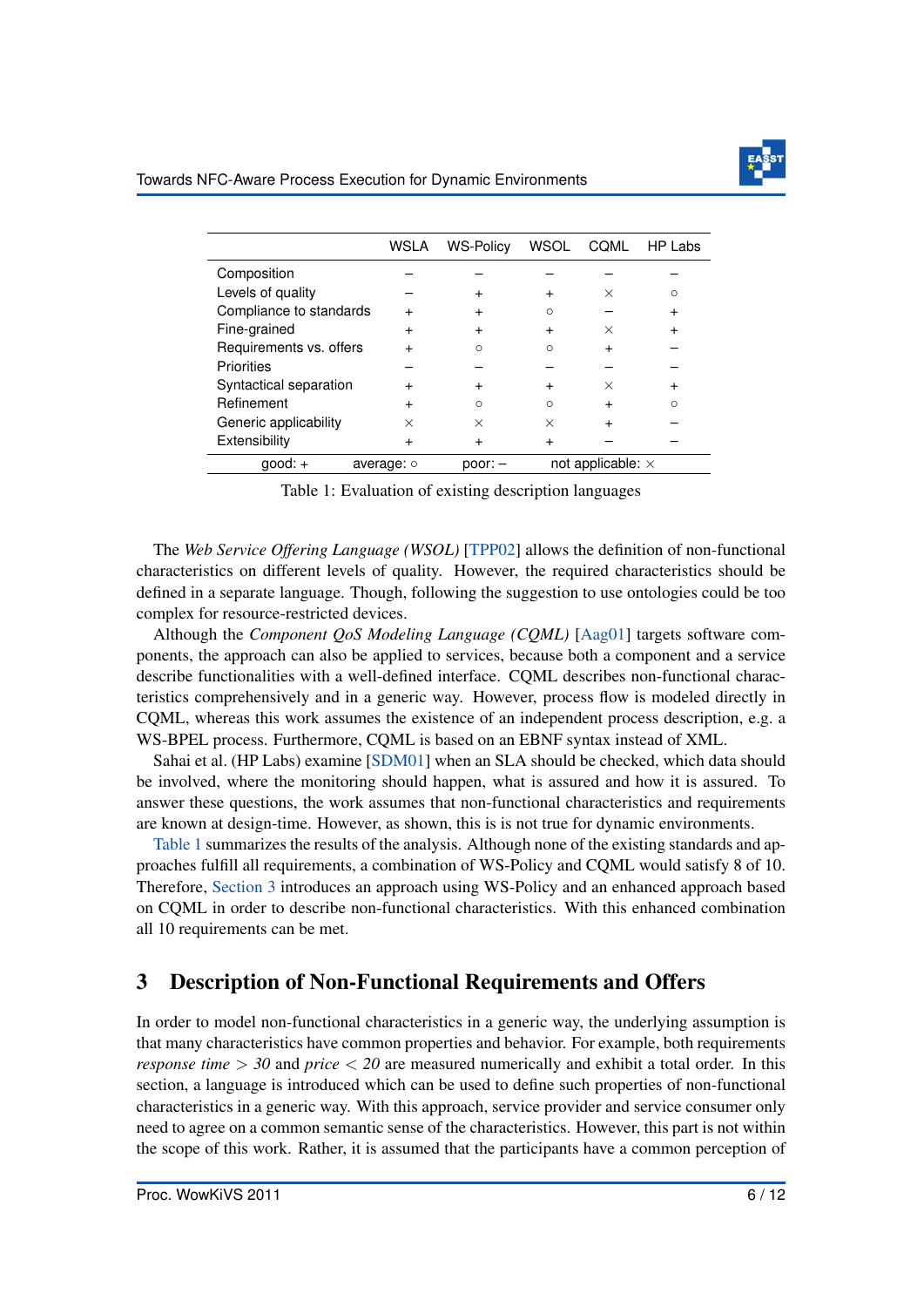

<span id="page-7-0"></span>

Figure 1: Model for describing non-functional characteristics (based on [\[Aag01\]](#page-12-12))

identifiers such as *price*.

The presented language for describing non-functional characteristics and requirements is based on a meta-model which has its foundation in the work of Aagedal [\[Aag01\]](#page-12-12) as well as of Ardagna and Pernici [\[AP06\]](#page-12-14). As shown in [Figure 1,](#page-7-0) the main concepts are *(non-functional) characteristics*, *statements* and *profiles*. The definition of *characteristics* include the above mentioned properties and behavior of a specific non-functional characteristic, such as price. A *statement* restricts the possible range of values for a characteristic. Both service provider and service consumer can define multiple *profiles* in order to provide different service levels, each consisting of multiple statements. Service providers can specify which values they offer, whereas service consumers can provide their requirements.

In order to achieve the requirements presented in [Section 2.2,](#page-4-0) this work uses a combination of WS-Policy and an enhanced approach based on CQML. Profiles are realized with the capabilities of WS-Policy. Non-functional characteristics and statements are expressed in an XML-based language, which uses concepts and ideas of the non-XML language CQML replenished with the missing constructs for composition and priorities. In the following, the elements of the metamodel are described in more detail.

Characteristics Non-functional characteristics can be specified with the element *characteristic* and are uniquely identified with a *name*. Characteristics can be either *numeric* or non-numeric (*set*). Numeric characteristics have a *type*, e.g. *integer* or *double*. The *direction* (*increasing* or *decreasing*) specifies if smaller or larger values are preferred. Restrictions in the range of values can be added with an *invariant* element.

If the characteristic is used to describe the requirements of the whole process or parts, the composition behavior needs to be clarified. For most non-numeric and some numeric characteristics the statement can be processed locally (element *local*). This is e.g. true if a particular encryption algorithm is demanded. Otherwise, a function has to be specified which aggregates the local values of singular services into global values of a whole process (*aggregate-function*). Depending on the characteristic, this can e.g. be sum, product, minimum, maximum or arithmetic mean [\[AP06\]](#page-12-14). For parallel execution it is possible to incorporate all services or just the critical path (element *parallel*). The critical path is the path with the worst characteristic values, e.g. with the highest execution time [\[AP06\]](#page-12-14).

Non-numeric characteristics are specified by its *elements*, i.e. a set of strings. Optionally, an *order* of the elements and the *direction* towards better values can be specified if applicable. Con-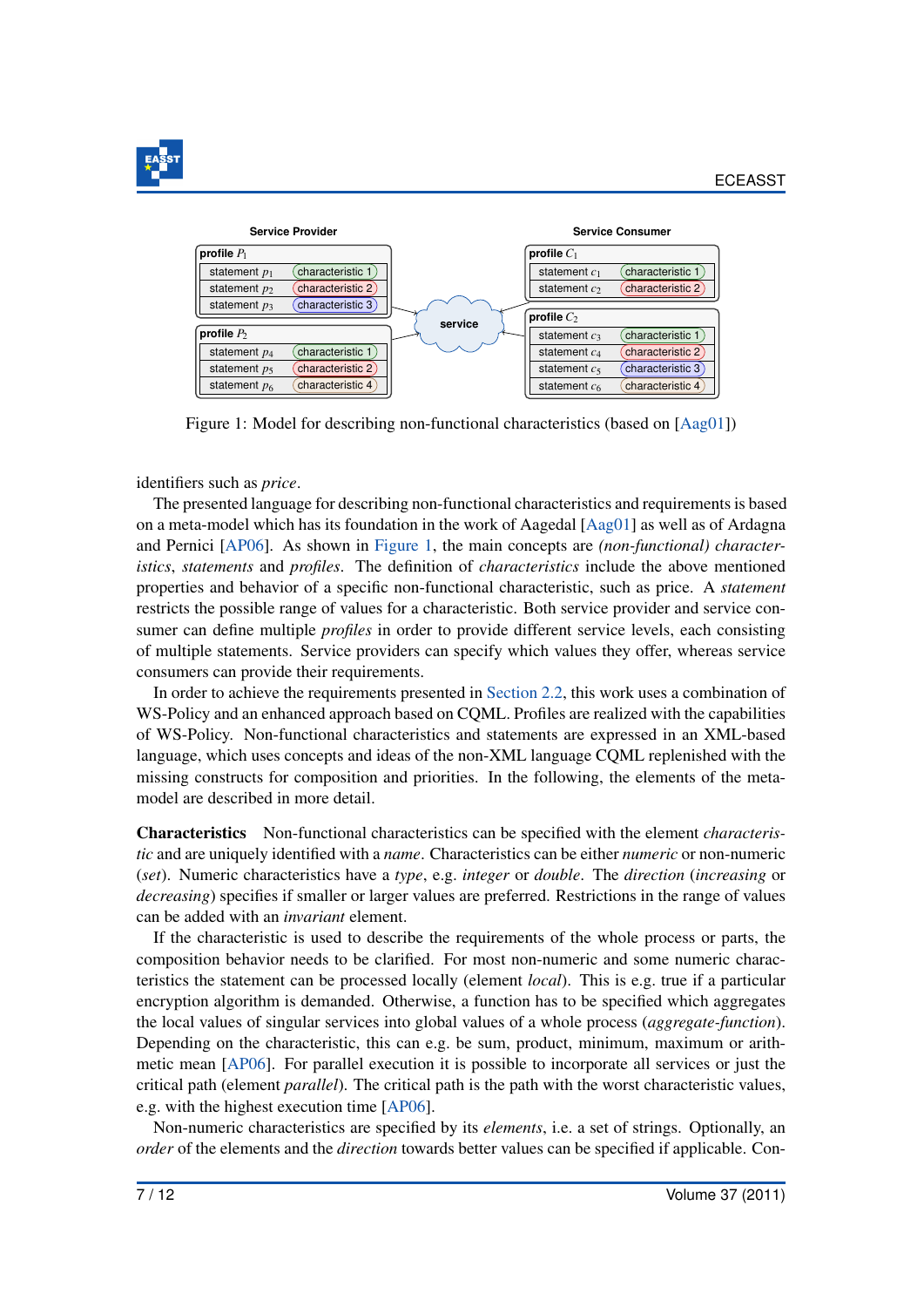

sidering service composition, the element *local* can be used if the characteristic can be checked for each service independently. Otherwise, if an order exists, the minimum or alternatively the union set is used.

Complex characteristics can be defined by declaring multiple characteristics using the element *composite*. With the element *specialized*, an existing characteristic can be limited to a certain range of values.

Statements Describing both NFC requirements and offers is done by constructing constraints on characteristics. Likewise, statements can be defined by limiting the range of values of a simple characteristic as well as of a complex characteristic, or by further limiting the range of values of another statement. A *priority* helps if two statements are contradictory.

Profiles WS-Policy provides constructs to combine multiple statements (*all*) as well as to specify alternatives (*ExactlyOnce*), which can be used to define different service levels [\[VOH](#page-12-10)<sup>+</sup>06]. The resulting definitions can be integrated into existing WSDL files on behalf of the according WS-Policy extension.

The introduced language can be used to specify both requirements of a service consumer and NFC offers of a service provider. Both is done by using the *statement* element. To evaluate if the NFC offers match the requirements, it has to be checked, if the offered values are a subset of the required values:  $o_i \subseteq r_i$ . An offer's profile *O* satisfies a requirement's profile *R* if this is true for every requirement statement: *O* statisfies  $R \Leftrightarrow \forall r \in R : \exists o \in O : o \subseteq r$ . This can be used to find appropriate services on the local level (cp. [Section 2.1\)](#page-3-1). A corresponding algorithm which is able to check statements on the local and global level is introduced in the next section.

## <span id="page-8-0"></span>4 Dynamic Service Selection for NFC-Aware Processes

Service selection denotes the operation of picking one service from a set of available services. The proposed algorithm for selecting services for process execution consists of three steps: In the first phase, services not satisfying the local requirements are removed. The second phase is a backtracking algorithm using a heuristic to find an efficient solution with respect to the global requirements. In a final step, the detected solution is optimized rudimentarily. These three steps are described in more detail in the following.

Evaluating local requirements Since evaluating local requirements needs much less efforts, the algorithm begins the first step with attempting to transform global requirements into local ones. This is only relevant for characteristics that are not already marked as *local* (cp. [Section 3\)](#page-6-0). Numeric requirements can be transformed, if the aggregation function is *minimum* resp. *maximum* and the specified requirement is the minimum resp. maximum. Consider, e.g., a process with the global requirement that the number of (redundant) network connections has to be at least 2 in order to strengthen reliability. As the aggregation function is *minimum* and the requirement is minimum, it can be replaced by local requirements for each activity demanding at least two network connections. Ordered non-numeric characteristics can be treated in the same way.

Unordered non-numeric characteristics can be used only for requirements with the structure *characteristic = value* or its negation. When specified for a process, this means that the re-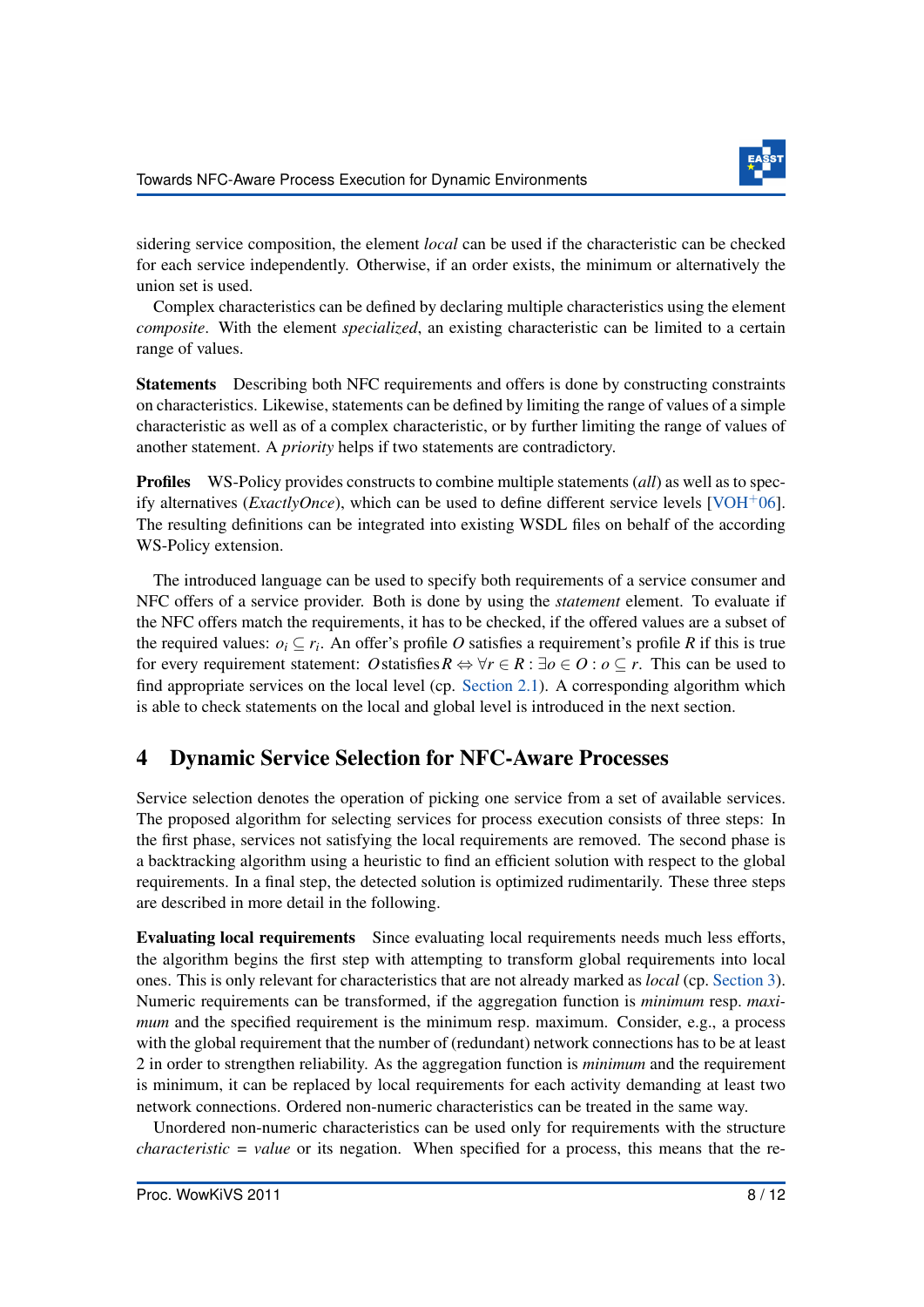<span id="page-9-0"></span>



Figure 2: Tree structure used for a heuristic-driven search

quirement has to be fulfilled permanently. Therefore, such a global requirement can directly be evaluated on the local level for each activity.

In this step, each service's NFC offers have to be compared with the local requirements and the service can finally be removed from the set of suitable services if it is not adequate. Accordingly, the complexity of this step is in  $O(n)$ , where *n* is the number of services.

Evaluating global requirements The second step analyzes the remaining global requirements. As shown in [Section 2.1,](#page-3-1) this problem has a complexity in  $O(n^m)$ . Therefore, we propose to use a heuristic which can find a suitable solution more efficiently. However, the basic data structure is a tree – equal to the one used by  $[JMG05]$  (cp. [Section 2.1\)](#page-3-1) – which expands every possible combination of services (cp. [Figure 2\)](#page-9-0). To avoid traversing the whole tree, parts of it are purged if they are detected not to be able to fulfill the requirements anymore. In addition, a heuristic is used to firstly select paths which are estimated to offer better results.

Beginning at the first level of the tree, the best suited node is selected consecutively on every level. The decision is taken with means of a heuristic, which is described in detail later. Thus, for every activity one service is chosen successively. A check at every level ensures that all nonfunctional requirements are satisfied so far. If not, the part of the tree beginning at the current node is purged and the algorithm proceeds with the next node.

Conditional branches can be realized in three variants: Firstly, for every possible path, a distinct solution is computed. However, this results in a higher effort for processes with many branches. Secondly, the different paths are integrated into the search tree and only one valid solution is found. This variant does not increase the effort significantly, but it fails when the process engine chooses a path which does not correspond to the solution. The algorithm has then to be started again. Thirdly, the introduced algorithm is paused when a conditional branch is reached until the condition can finally be evaluated. In order to evaluate global requirements, estimated values are used for characteristics on the basis of the average of the possible paths respectively of the critical path.

However, while traversing the tree, a heuristic selects one of the available services at the current level of the tree. To achieve good results, a heuristic needs knowledge about the application context. Yu et al. assume for WS HEU [\[YZL07\]](#page-12-8) that NFCs are stochastically independent and uniformly distributed. However, real scenarios do not show these properties, e.g. availability, throughput and quality are often closely tied to the price and typical values for availability are above 90 %. In this work, it is assumed that services providing comparable functionality exhibit akin ranges of values for their non-functional characteristics. Here, similarity is justified due to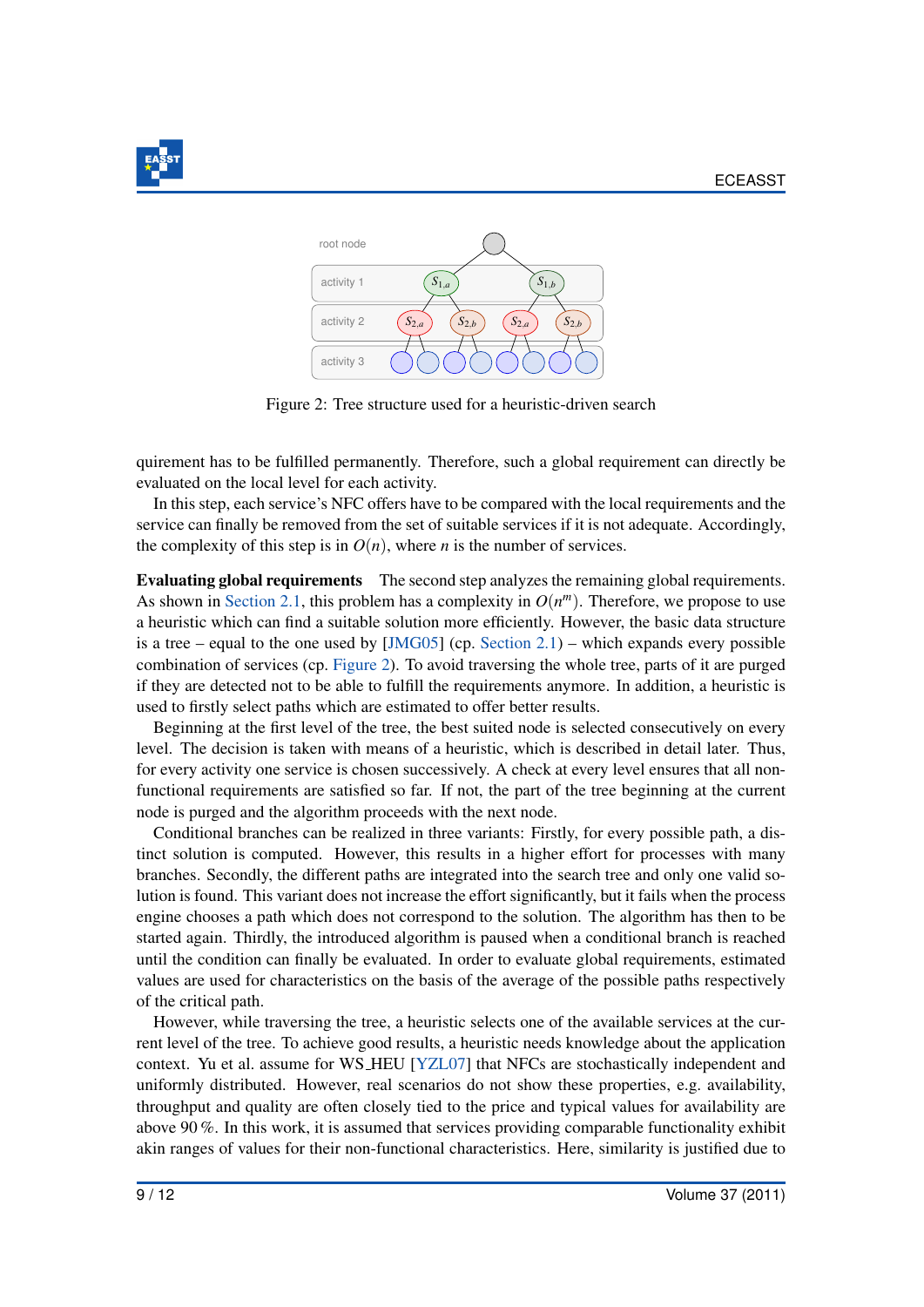

#### Towards NFC-Aware Process Execution for Dynamic Environments

<span id="page-10-0"></span>

| ServiceSelection(REQ, A)                    | DescentTree(node)                  |  |  |
|---------------------------------------------|------------------------------------|--|--|
| LocalSelection(REQ, A)                      | Boolean goodNodeFound = false;     |  |  |
| solution = $GlobalSelection(REG, A)$        | for each( $ws \in node.childs()$ ) |  |  |
| <b>if</b> (solution!=FAIL)                  | Boolean fulfilled = true;          |  |  |
| solution = $Optimization(REG, A, solution)$ | Double score $= 0$                 |  |  |
| return solution                             | for each(qos $\in$ ws.getQoS)      |  |  |
|                                             | if(isFulfilled(REQ, qos, ws))      |  |  |
| LocalSelection(REQ, A)                      | score=1*gos.weight                 |  |  |
| for each (act $\in$ A)                      | else                               |  |  |
| for each $(s \in act.getService())$         | fulfilled=false;                   |  |  |
| for each $(qos \in s.getQoS())$             | if(fulfilled)                      |  |  |
| if(!isFulfilled(REQ, qos, s))               | P.push(ws)                         |  |  |
| A.removeService(s)                          | goodNodeFound=true;                |  |  |
|                                             | else                               |  |  |
| GlobalSelection(REQ, A)                     | insertList(ws,score,S)             |  |  |
| global REQ, P, S                            |                                    |  |  |
| tree=initialize(tree)                       | if(goodNodeFound)                  |  |  |
| return AnalyzeNode(tree.root)               | return AnalyzeNode(P.pop())        |  |  |
|                                             | else                               |  |  |
| AnalyzeNode(node)                           | return AnalyzeNode(S.first())      |  |  |
| if(isLeaf(node))                            |                                    |  |  |
| if(checkFullConst(REQ,node))                |                                    |  |  |
| return node                                 |                                    |  |  |
| else                                        | Backtracking()                     |  |  |
| return Backtracking()                       | if(P.size > 0)                     |  |  |
| else                                        | return AnalyzeNode(P.pop())        |  |  |
| if(checkConst(REQ,node))                    | else if $(S.size > 0)$             |  |  |
| return DescentTree(node)                    | return AnalyzeNode(S.first())      |  |  |
| else                                        | else                               |  |  |
| return Backtracking()                       | return FAIL                        |  |  |
|                                             |                                    |  |  |

Figure 3: Pseudocode of the algorithm for an NFC-aware service selection

the fact, that functional properties and local requirements for non-functional characteristics have been already detected to be suitable according to the user's demands.

Hence, to estimate the characteristic's value for an activity that has not been analyzed so far, the average of values for the according services can be used. This is uniquely done for each activity. Now, it can be checked if the path going down from the currently selected node fulfills the requirements. If so, the node is put on a stack of promising nodes *P*. However, if at least one requirement is not satisfied, there might be nevertheless a valid path starting from this node. The approximation of characteristics causes an uncertainty which will be inspected if none of the promising nodes leads to a valid solution. Therefore, an ordered list of second-choice nodes *S* collects nodes not fulfilling all the requirements, ordered by the weighted number of satisfied requirements. The weight is defined by the user in order to achieve a uniform representation of the characteristics for the case when a characteristic depends on multiple other characteristics, e.g. the price is dependend on availability and throughput.

With this approach, promising paths are investigated as long as a requirement is violated. The algorithm now uses backtracking to start again from the next promising node in the stack *P* or – if the stack is empty – the best node from the list of second-choices *S*.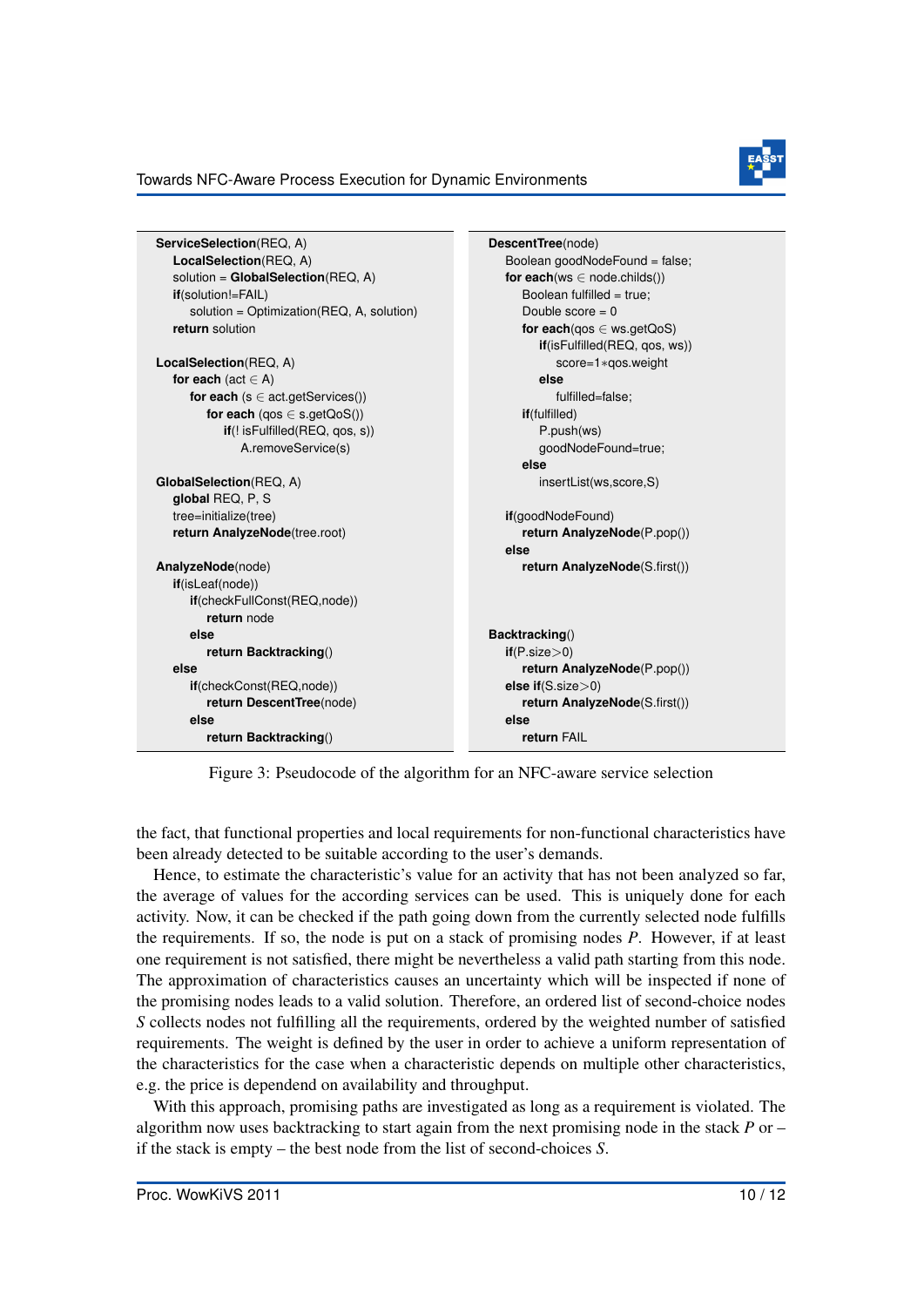

The complexity of this step is in  $O(m \cdot n)$  to calculate the average values for each service, where *m* is the number of activities and *n* the number of services per activity. The backtracking algorithm is in the worst case indeed in  $O(n^m)$ , but in real scenarios, a valid solution could be found very early due to the depth-first search. In the best case, one path is used to traverse the tree without reverting to backtracking. Moreover, in mobile environments, *n* and *m* are typically not very high, which leads to a good performance of the algorithm.

Optimizing the solution The second step of the algorithm is able to find a valid solution very fast. Allthough this solution satisfies all the user's requirements, it is not likely to be the best. In the third step, the found solution can optionally be optimized with respect to a user-defined weight function  $w_j(x)$  which weights the values of non-functional characteristics  $c_j$ . Therefore, the *benefit* of a service  $s_{i,k}$  implementing an activity  $a_i$  is measured as  $b_{i,k} = \sum_{x=1}^n w_x(Q(c_x, s_{i,k}))$ . The optimization tries successively for each acitivity to find another service with a higher benefit. If found, the selected one is replaced by the new service.

The complexity for this step is in  $O(m \cdot n)$  since every service has to be investigated exactly once. The weight function has to be supplied by the user and should implement a normalization of the values as well. With this approach, a rudimentary optimization is achieved which guarantees a fast execution time.

[Figure 3](#page-10-0) shows a simplified variant of the introduced algorithm for selecting services for a set of activities *A* with respect to a list of requirements *REQ*. The main procedure *ServiceSelection* initiates the three parts *LocalSelection*, *GlobalSelection* and *Optimization* (not shown). *Analyze-Node* checks if the current solution is valid or initiates the *Backtracking* otherwise. Considering the two procedures for checking statements, *checkConst* omits the evaluation of characteristics using aggregation functions which cannot be evaluated on a subset. Therefore, *checkFullConst* finally evaluates all requirements. *DescentTree* uses the heuristic approach to decide which path has to be evaluated firstly.

## <span id="page-11-0"></span>5 Conclusion and Future Work

Complementing existing approaches on the specification of quality contraints and non-functional aspects as well as on service selection, this paper presents an advanced description language to specifiy NFCs in a way which supports the usage of strategies in order to descrease complexity as well as a respective low-complex service selection algorithm. Both the description language and the algorithm are currently implemented within a prototype of the *DEMAC process execution engine* for mobile workflows (cp. [\[KZL06\]](#page-12-5)) which was formerly using an insufficient key-value approach to specify NFC offers and requirements. First tests have shown the applicability and effectiveness of the approach. Ongoing work includes research on further description mechanisms which enable the integration of application-specific knowledge about the probable execution of the process in order to estimate the control flow with respect to branches and cycles.

Acknowledgements: The research leading to these results has received funding from the European Community's Seventh Framework Programme FP7/2007-2013 under grant agreement 215483 (S-Cube).